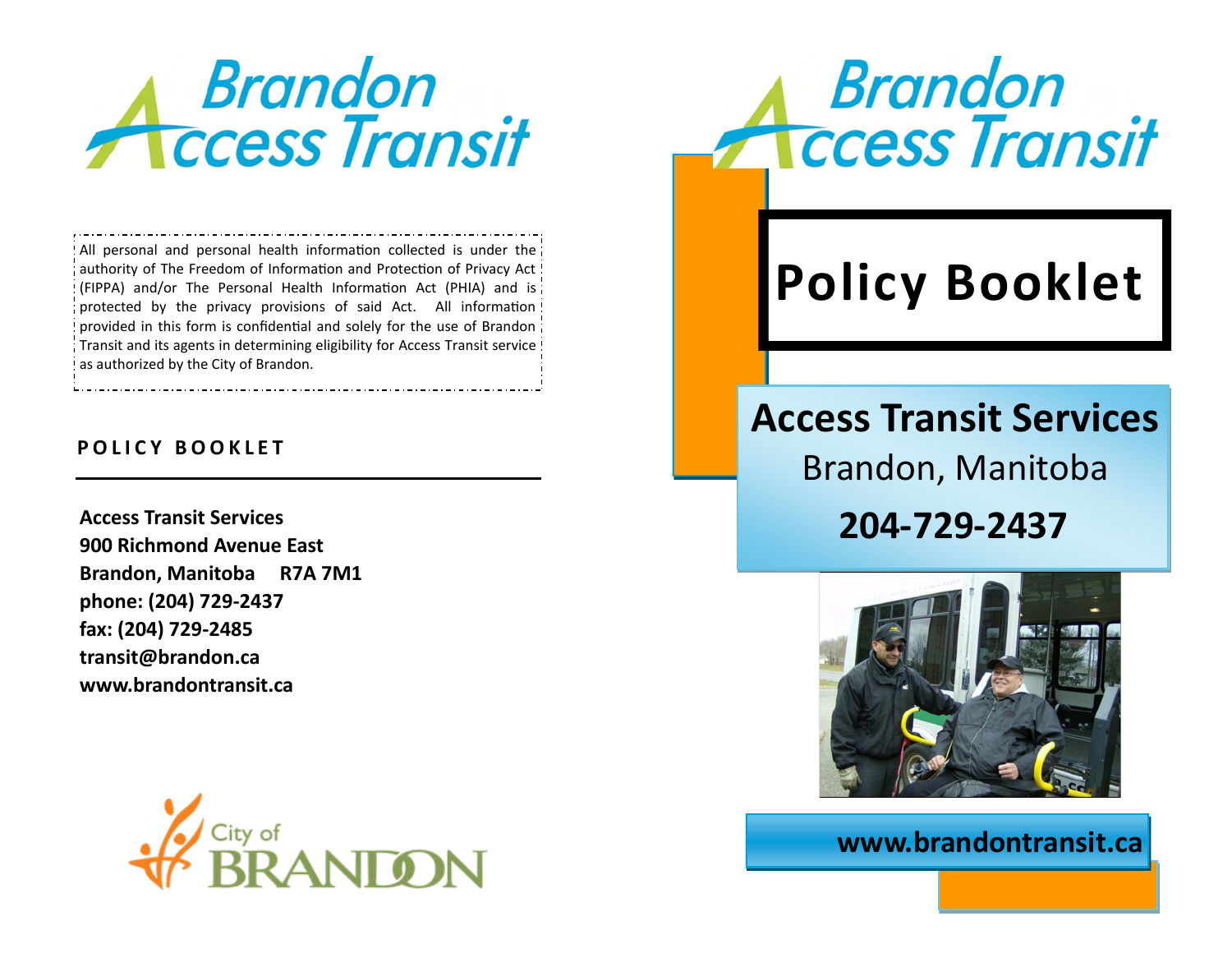# **Policy Booklet** Page 2



# Table of Contents

| ELIGIBILITY CRITERIA                                           | 3  |
|----------------------------------------------------------------|----|
| <b>APPLICATION PROCESS</b>                                     | 3  |
| <b>MOBILITY DEVICES</b>                                        | 4  |
| <b>SERVICE OVERVIEW</b><br>(HOURS, FARES, CONTACT INFORMATION) | 5  |
| <b>BOOKING TYPES &amp; GUIDELINES</b>                          | 6  |
| <b>30 MINUTE PICK UP WINDOW</b>                                | 7  |
| <b>CANCELLATIONS &amp; NO SHOWS</b>                            | 8  |
| <b>PASSENGER RESPONSIBILITIES</b>                              | 9  |
| SAFE PICK UP LOCATIONS                                         | 9  |
| <b>ATTENDANTS AND COMPANIONS</b>                               | 10 |
| <b>ACCESS TRANSIT RESPONSIBILITIES</b>                         | 10 |
| ON BOARD POLICY                                                | 11 |
| <b>EMERGENCY POLICY</b>                                        | 11 |
|                                                                |    |

#### **EMERGENCY POLICY**

**Policy Booklet** 

Access Transit Services cannot provide emergency transportation. People who are ill and need transportation to the hospital should call 911. If becoming ill during transport, buses are equipped with 2 way radios and EMS personnel can be summoned at anytime.

#### **On Board Policy**

The acceptable on board time for all one way trips is thirty (30) minutes. When scheduling trips, every attempt will be made to ensure that clients do not remain on the bus for more than 30 minutes.

#### **Correspondence**

Information related to Access Transit Services is shared with clients and the general public through a variety of methods. Visit www.brandontransit.ca at anytime and find policy and general information related to the Access system in Brandon.

Information sheets are produced and distributed as required to educate users on specific topics related to the system. These information sheets are also found posted on-line.

Twice yearly, the Access Advisory Committee distributes an informational newsletter to all clients and related agencies. This newsletter can also be found on-line.



# Page 11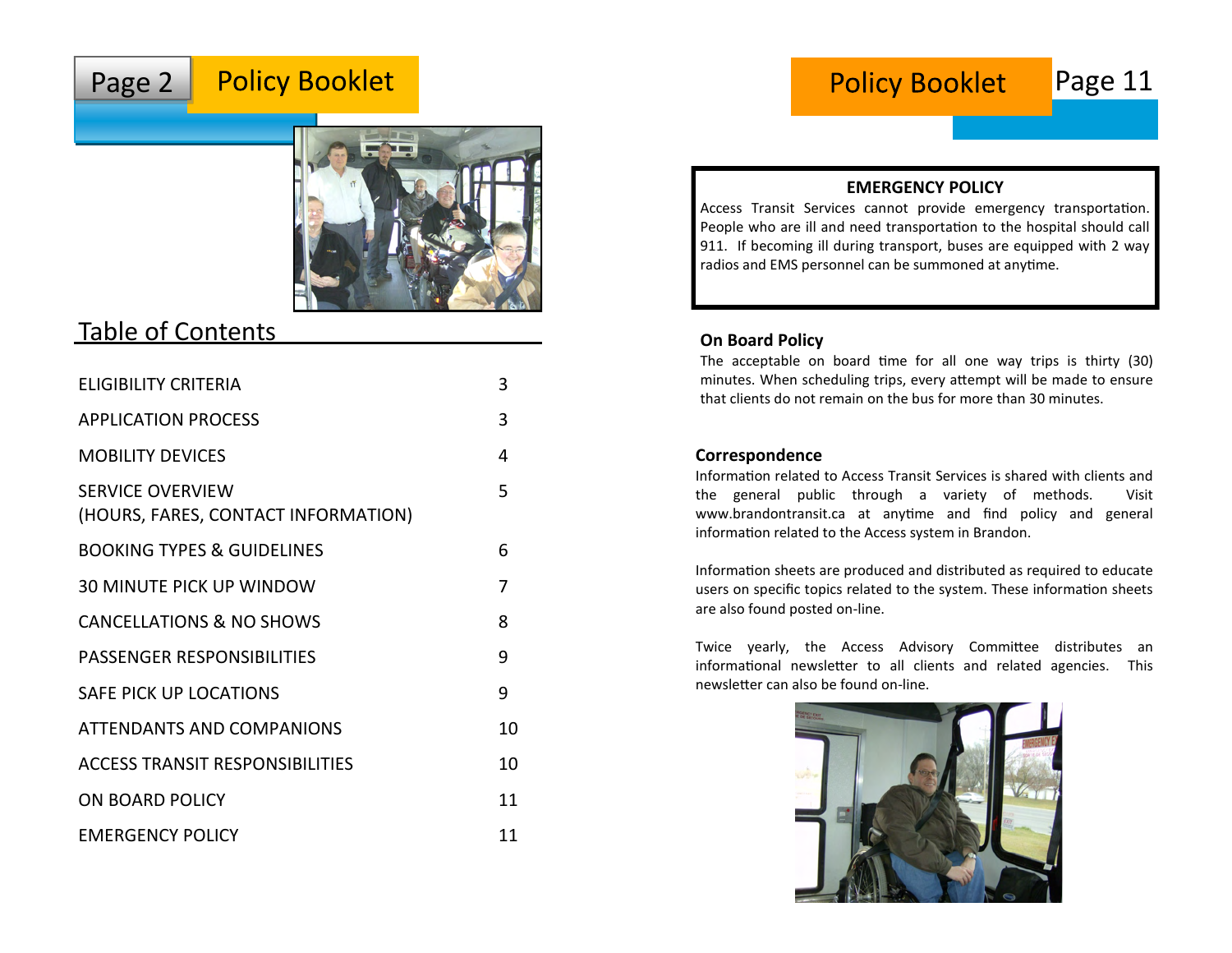

# **Policy Booklet**

#### **Attendants**

One attendant is allowed, and may travel at no charge, only if this person is required to assist or attend to the customer during their transport. Space for an attendant must be reserved at time of booking. Attendants are required to assist with:

- Loading & Unloading of the person with a disability
- Behavior of the person with a disability
- Medical and hygienic issues of the person with a disability.

Clients may be assigned Mandatory Attendant status if deemed necessary by Access Transit Services.

*For safety purposes, Attendants should not be registered Access Transit client. An Access Transit client wishing to utilize another registered client to provide Attendant responsibilities may submit a formal request for a policy exemption. This request will be reviewed and evaluated to determine the Attendant's ability to provide the duties required.* 

#### **Companions**

Where space permits, one friend or family member (not required as an attendant) may ride with the registered user and must pay a regular fare. Space for a companion must be reserved at the time of booking.

#### **Access Transit Responsibilities**

- To provide safe, courteous, and efficient service
- To provide service from the first exterior door of your point of origin to the first exterior door of your destination
- To call if a change has been made to your pick up window
- To assist customers with boarding and exiting the vehicle
- To secure all mobility devices with four point tie-downs
- To assist with the placement and securing of seatbelts as required
- To provide assistance to customers using devices such as walkers, crutches, etc. up or down curbs or steps

**Please note**: Drivers are not required to wait more than **5 minutes** past the start of your pick up window (not negotiated/ requested time), so please be ready.

#### **Eligibility Criteria**

Access Transit is for anyone who is unable to use the current Brandon Transit System, due to a disability. Clients may qualify for the following reasons:

- Requires the use of a wheelchair or scooter;
- Inability to board a regular transit bus (with stairs);
- Inability to walk one (1) block or to the bus stop nearest their residence
- Insufficient endurance or stamina to ride a regular transit bus for a reasonable length of time;
- Unable to utilize regular transit due to disability;

Please Note: Elderly and blind persons able to board public transit are not automatically eligible.

#### **Application Process**

#### **Follow these steps:**

- 1. Client fills out all sections of five (5) page application form;
- 2. Have medical professional fill out the Functional Assessment Form in full (6 pages), this form must be signed;
- 3. Submit all completed documents to Access Transit office.

Eligibility for Access Transit will be determined by Transit's assessment of the functional ability of the applicant to use the regular transit system, submission of application does not guarantee eligibility.

Determination of eligibility will be communicated to applicant within five (5) working days. In the case of an application being denied, a written decision sent to the applicant will include the reasons for such and the appeal process.

Once notification of approval has been received, clients are eligible to request trip bookings.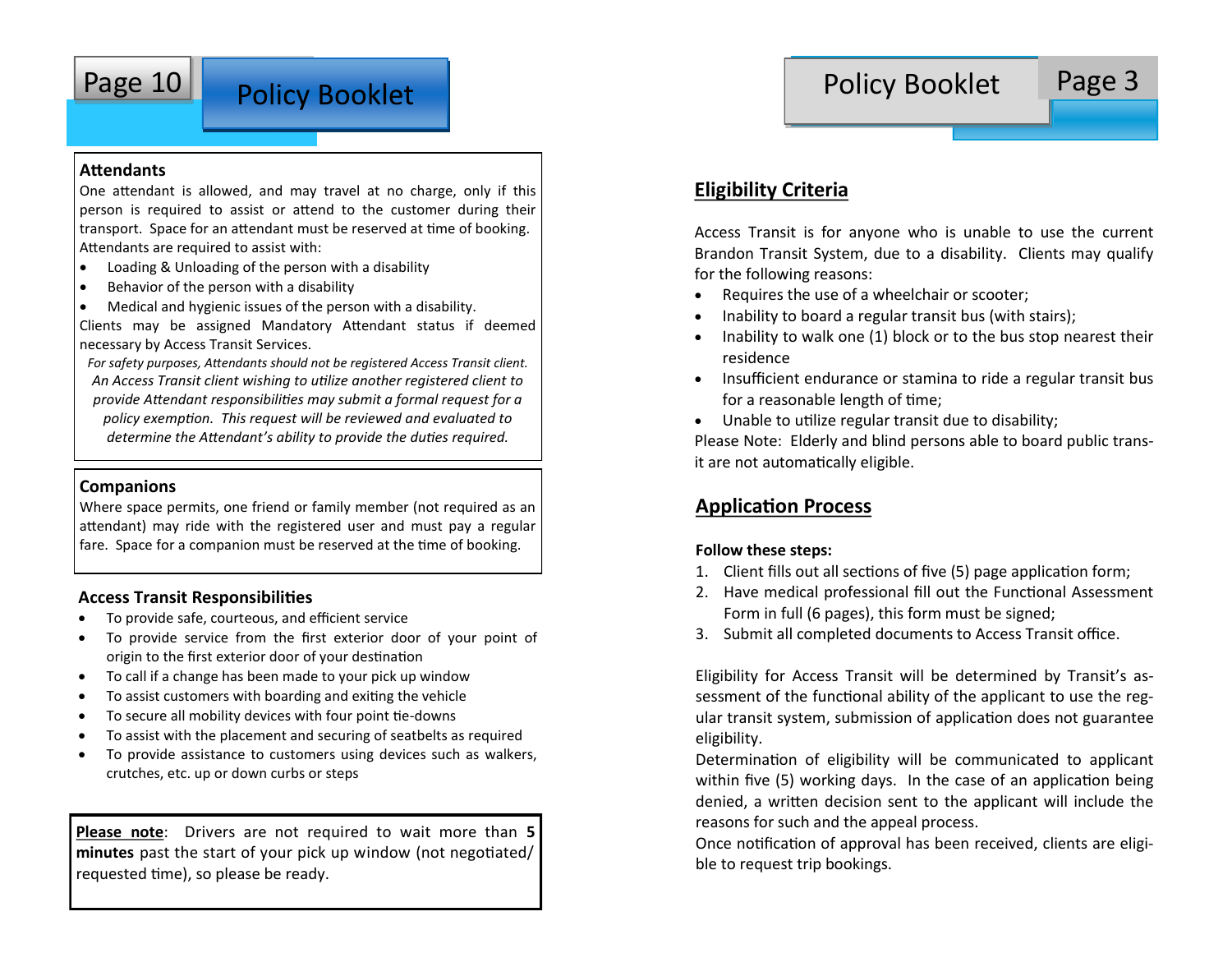

# **Policy Booklet**

# Policy Booklet Page 9

### Mobility Devices

#### **Specifications**

All of our new buses are equipped with hydraulic lifts that are used to move mobility devices in and out of the vehicle. It is important if you are travelling with Access Transit Services that your mobility device meets the following specifications:



RAMP WIDTH IS 33 INCHES OR 83 CENTIMETERS WIDE RAMP LENGTH IS 50 INCHES OR 126 CENTIMETERS LONG COMBINED WEIGHT OF PASSENGER AND DEVICE CANNOT EXCEED 750 POUNDS OR 340 KILOGRAMS. **POWER WHEELCHAIRS & SCOOTERS MUST FACE OUTWARD ON THE RAMP**

Access clients are responsible to ensure their mobility device is in a safe condition, including air in tires, functioning brakes, etc. for transport or service will not be provided. Dispatch will be notified by Driver and device must be brought to a safe standard before trips can be provided.

#### **Securement**



All mobility devices are secured with a four point securement system on the bus.

All Passengers are required to wear a lap & shoulder seatbelt at all times when travelling on Access Transit.

#### Passenger Responsibilities

#### **General Guidelines**

- Being ready at the start of your confirmed pick up time window
- Cancel any trips you no longer require by 3:00pm the business day before travel
- Advise us of travel needs on general holidays or changes in your subscription
- Ensure your residence is always safe and accessible, and clear of snow and ice
- Have a manageable number of parcels for you to handle
- Wear your personal seatbelt and vehicle's seatbelt during transport
- Wait for assistance when entering or exiting the vehicle
- Provide your own Attendant if required to do so

#### **Safe Pick up Locations**

It is the customers responsibility to ensure that all ramps and walkways are safe and in good repair. This includes being clear of debris, ice and snow and must be non-slip and contain angles which allow for safe movement.

#### **One Step Policy**

For the safety of everyone, Drivers will not take mobility devices up or down more than one vertical step. A ramp must be provided when there is more than one step present or the Driver will take the client as far as is safely possible. When this is the case, **it is the responsibility of the client** to make arrangements for assistance beyond the point of drop off, prior to making the booking.



#### **Animals on Access Transit**

Pets are not allowed on Access Transit as the vehicles are often small and there is a high incidence of allergies among our customers. **Certified Service Animals are always welcome!**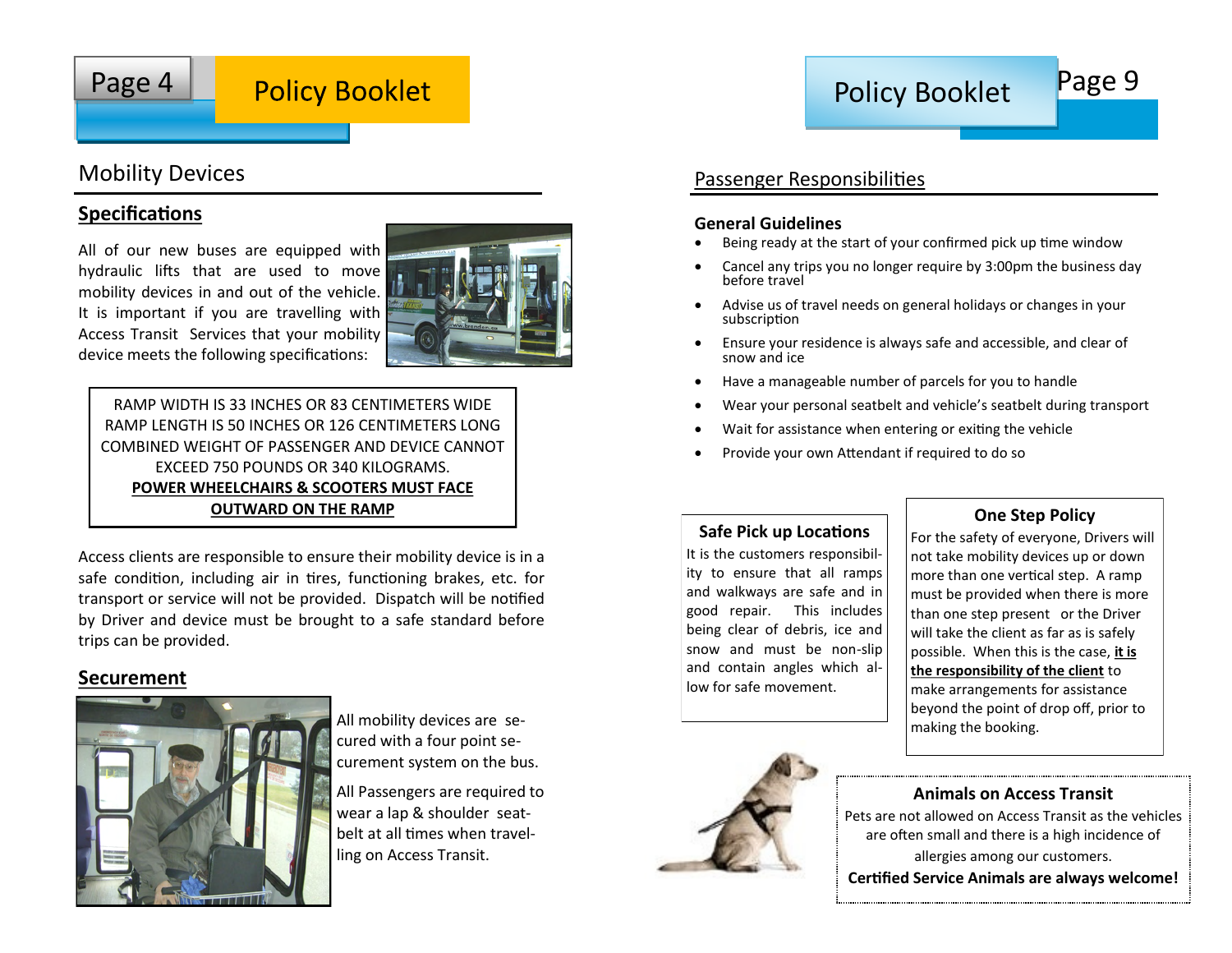

#### **Cancellation Policy**

No shows, late cancellations and excessive cancellations by individual passengers have a direct impact on the effectiveness of the system. Each passenger is responsible for maintaining a low level of no-shows and late cancellations.

**Cancellation Deadline** - You must cancel any unneeded trips by 3:00pm of the business day prior to your day of travel. If you cancel after this deadline, the trip will be recorded as a Late Cancellation. If you do not cancel your trip, and are not available for pick up, the trip is recorded as a No Show.

#### **Cancellation Follow up**

1st Offence - Access Transit staff will contact you to determine the circumstances surrounding the no-shows to see what can be done to make the Access Service work better for you.

Repeat Occurrences - Written documentation outlining concerns & expectations will be sent to the client. Letter will include reference to Cancellation Policy.

If No Shows or Late Cancellations continue, trip requests may be denied or restricted to medical use only.

In order to ensure excellent service for all passengers, Access Transit reserves the right to suspend service for any customer who consistently does not meet service guidelines or for inappropriate behavior. Staff will be in contact with you to discuss these concerns and provide a warning of pending suspension.





**About Access Transit Services**

**204-729-2437** 

Access Transit is a specialized public transportation service for persons with a disability who are unable to use the regular transit system in Brandon. Access Transit is a shared ride, door-to-door service that operates within the City of Brandon limits. Passengers must be a registered client with Access Transit Services. All bookings must be done in advance.

### **Hours of Operation**

**Dispatch Office Monday to Friday** 6:30am to 4:30pm

**Service Hours Monday to Saturday** 06:00am to 12:00am **Sunday & Holidays** 08:00am to 08:00pm

**Fare Types**  A fare is required for each 1 way trip on Access Transit.  $\boxtimes$  Cash  $\boxtimes$  SMART Card OR

 $\overline{M}$  Provincial Voucher